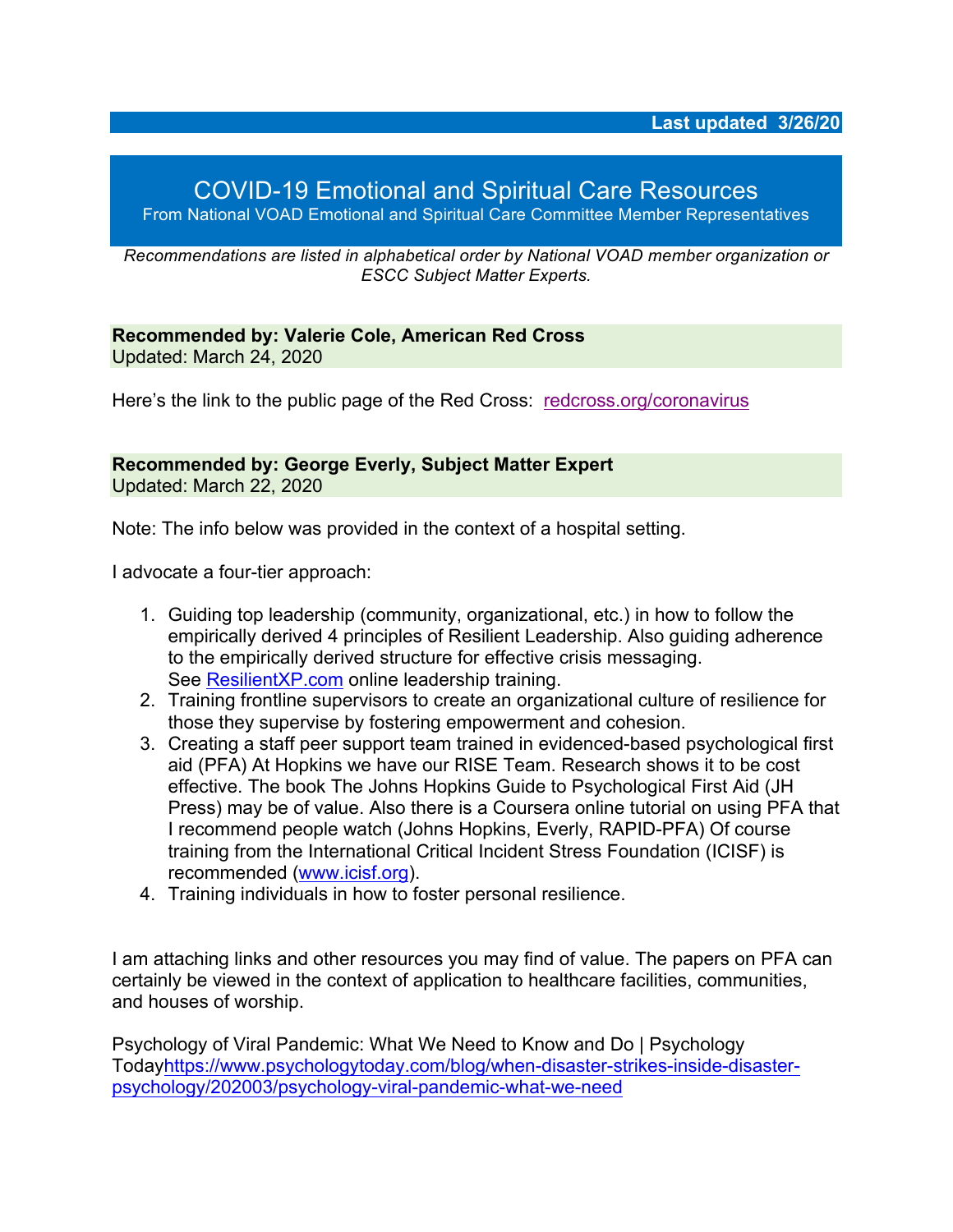Wellness: Promoting Optimum Health Through the Workplace | Psychology Todayhttps://www.psychologytoday.com/blog/when-disaster-strikes-inside-disasterpsychology/201907/wellness-promoting-optimum-health

Psychological First Aid | Psychology Today https://www.psychologytoday.com/blog/when-disaster-strikes-inside-disasterpsychology/201810/psychological-first-aid

# **Recommended by: Imam Rafiq Mahdi, ICNA Relief**

Updated: March 26, 2020

ICNA Relief has established a helpline as a resource. The ICNA Relief Helpline is a free, nationwide peer-support service providing information and resource referrals to people facing difficulty due to the Covid-19 crisis. Helpline staff are experienced, welltrained and able to provide guidance. We also accommodate callers who speak the following languages: English, Urdu/Hindi, Bengali, Spanish, and Arabic.

During this time, we will be answering voicemails and emails within 24 - 48 business hours of receipt.

To contact the ICNA Relief Helpline, please call +1-(844)-412-9809, Monday through Friday from 9 a.m. to 9 p.m., ET, or send an email to helpline@icnarelief.org.

**Recommended by: Rabbi Fred Klein, Jewish Federations of North America** Updated: March 25, 2020

The Seder Night and our Lives https://jewishmiami.org/about/departments/chaplaincy/sedernight.pdf

#### **Recommended by: Mary Gaudreau Hughes, Oklahoma VOAD** Updated: March 25, 2020

10 guidelines for pastoral care during the coronavirus outbreak: https://www.christiancentury.org/blog-post/guest-post/10-guidelines-pastoral-careduring-coronavirus-outbreak

Nine First Things to Know About Emotional and Spiritual Care Following Disasters (2018 post) https://disasterphilanthropy.org/blog/recovery/nine-first-things-to-know-about-emotionaland-spiritual-care-following-disasters/

*From Rabbi Vered Harris, Temple B'nai Israel, Oklahoma City:*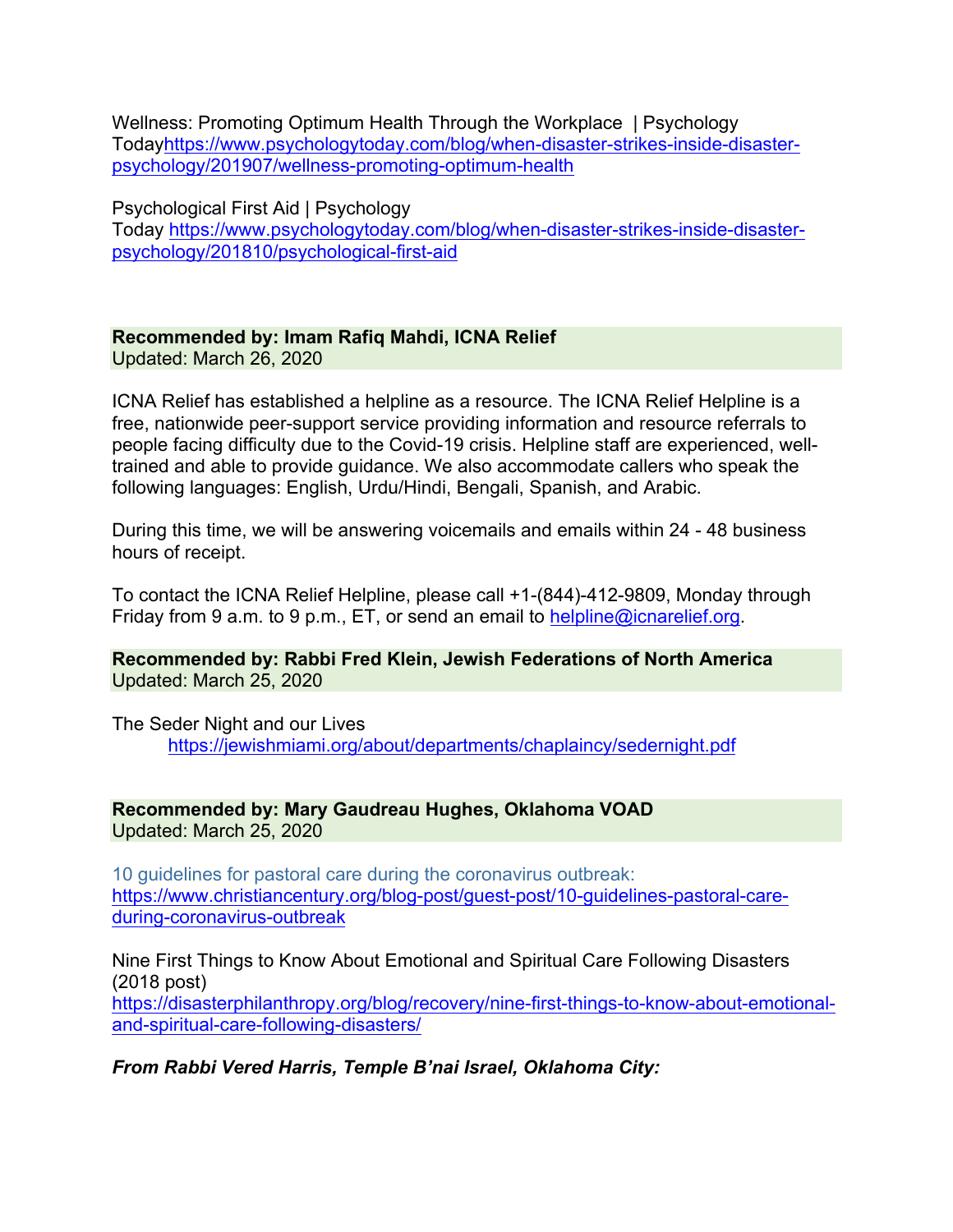Israeli Poems to Get Us Through Times of Fear and Isolation http://view.email.rj.org/?qs=3366f242f0074b59f3153d219ff4ec1af438007cc0fc32 c99be883e0485ac4b041785787b7ae4e8ff69d0ea38277478bb523aa4e26d278a aac03f98c9637dde07af9e38e821afb6bea233409519944de93a31bf985ffcdb6

https://urj.org/covid-19-resources-

congregations?utm\_source=COVID19Resources&utm\_medium=email&utm\_cam paign=CrisisResponse&utm\_content=20200313

# "How Reform Congregations are Coping with COVID-19 (and Tools to Help)."

Here's a top-level overview of some of the content included there:

- Streaming Services Online: "How to Stream Services (Or Anything Else): A Guide for Jewish Communities" for step-by-step directions, a technological checklist, and more. Learn more »
- Asking the Right Questions: a list of questions your congregation should consider on topics like suspension of services, event refunds, facility considerations, and more. Other helpful info »
- Leading Our Communities: Relevant prayers, poems, and other liturgical resources that may be of help, including the CCAR's "Liturgical Resources for Responding to the Coronavirus." Additional pastoral resources »
- Helping Congregants "Do Jewish" at Home: You can guide your members in engaging with their Judaism from home by sharing helpful, timely, and interesting Jewish content on your social media channels and/or email communications. Find relevant content »
- Connecting with Other Synagogue Leaders: For discussions about community communication, program cancellations, community mitigation strategies, and more, join the Safety and Security groupand follow topics tags #Covid19 and #Coronavirus. More ways to connect »

For additional information and resources on all of these topics, bookmark "How Reform Congregations are Coping with COVID-19 (and Tools to Help)" and check back frequently for updates.

### *United Methodist Resources:*

Helping children during the COVID-19 crisis https://www.umnews.org/en/news/helping-children-during-the-covid-19-crisis

### **Pandemic Response Worship Resourcing**

https://docs.google.com/document/d/1 nspjcYxv3VK3qVAoCArwh\_EDs1sSpTcg5\_A8AThmKA/edit

### **Recommended by: Dan Moore, Operation Blessing**

Updated: March 24, 2020

After being on today's ESCC call, below are some links that are available resources. The first link is access to stories and lessons from the Bible for kids. It is an animated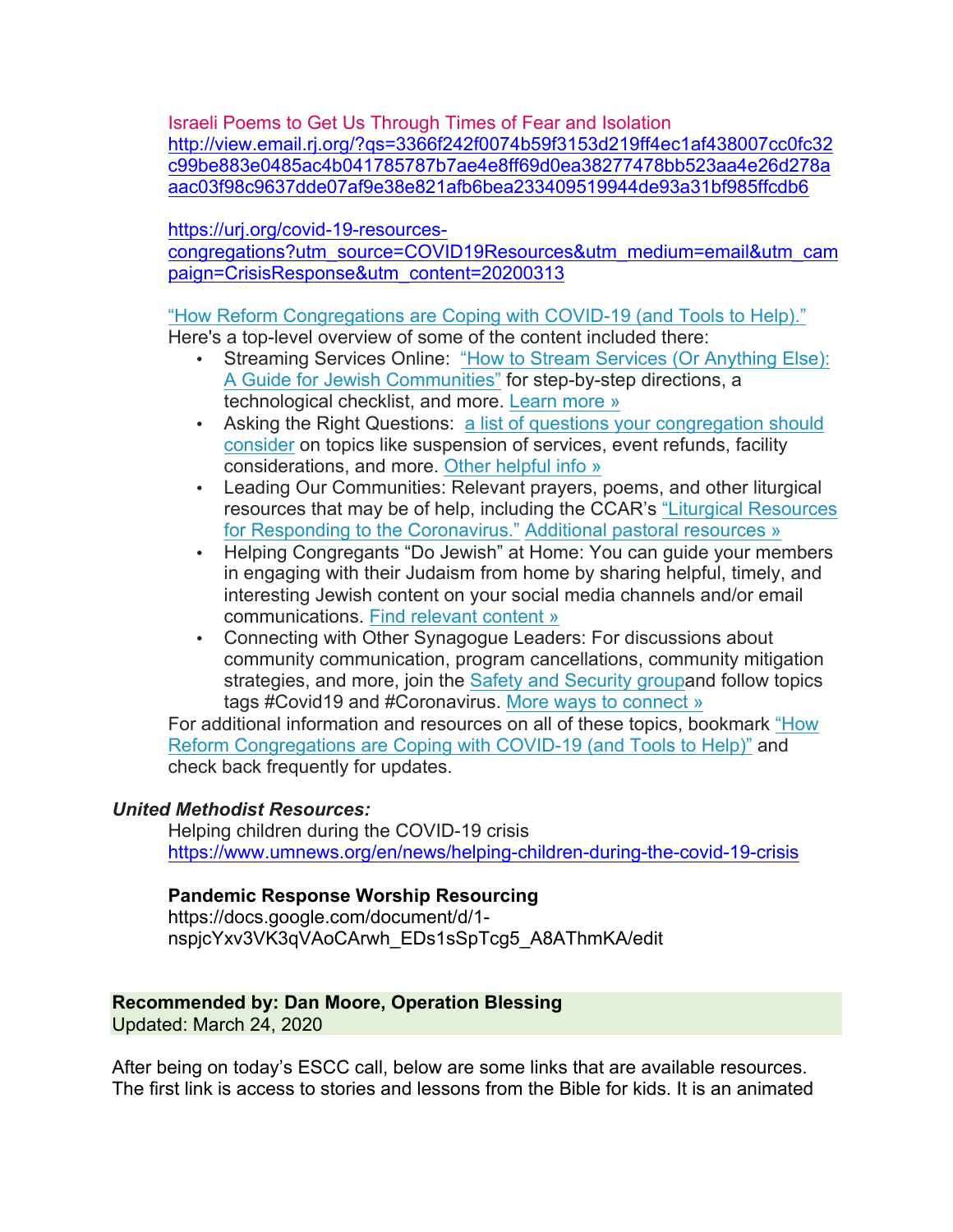series called, Superbook and can be shared to all. The next two links are helpful information on Coronavirus along with a scripture that can be shared and printed.

Celebrate Easter where you are this year. Easter may be different this year than we had planned but we still can share the Good News that He is Risen to children in our homes! We have unlocked our new Easter Lessons for you to share with your families and friends who are staying home. Access Free Easter Lessons by clicking the below link. https://superbookacademy.com/easter-2020/

Coronavirus: What you need to know (Including Ps. 91 Scripture): https://www.ob.org/wp-content/uploads/2020/03/coronavirus-need-to-know.pdf

Combating Coronavirus: Building a Strong Immune System (Including 3John 1:2 Scripture):

https://www.ob.org/wp-content/uploads/2020/03/combating-coronavirus.pdf

**Recommended by: Jim Kirk, Presbyterian Disaster Assistance** Updated: March 24, 2020

https://hds.harvard.edu/life-at-hds/religious-and-spiritual-life/spiritual-resources-duringcovid-19-pandemic

http://www.brethren.org/news/2020/childrens-disaster-services-sharesresources.html?fromRSS=true

**Recommended by: Kathy Riley, Presbyterian Disaster Assistance** Updated: March 24, 2020

Here are some links- PDA.PCUSA.org

Also, from the PCUSA Mental Health Ministry: COVID 19 Mental Health Resources Categories include resources for: Everyone, Children, Congregations, Clergy & Mid-Councils, People with Pre-existing Mental Health Concerns

- Direct link: https://www.presbyterianmission.org/ministries/compassion-peacejustice/mental-health-ministry/covid-19-mental-health-resources/
- Easier to remember: www.pcusa.org/mentalhealth . Click on 'COVID 19 Mental Health Resources' in upper right menu sidebar.

#### **Recommended by: Naomi Paget, Southern Baptist Convention Disaster Relief** Updated March 26, 2020

COVID-19 Prayer Hotlines in the following states: